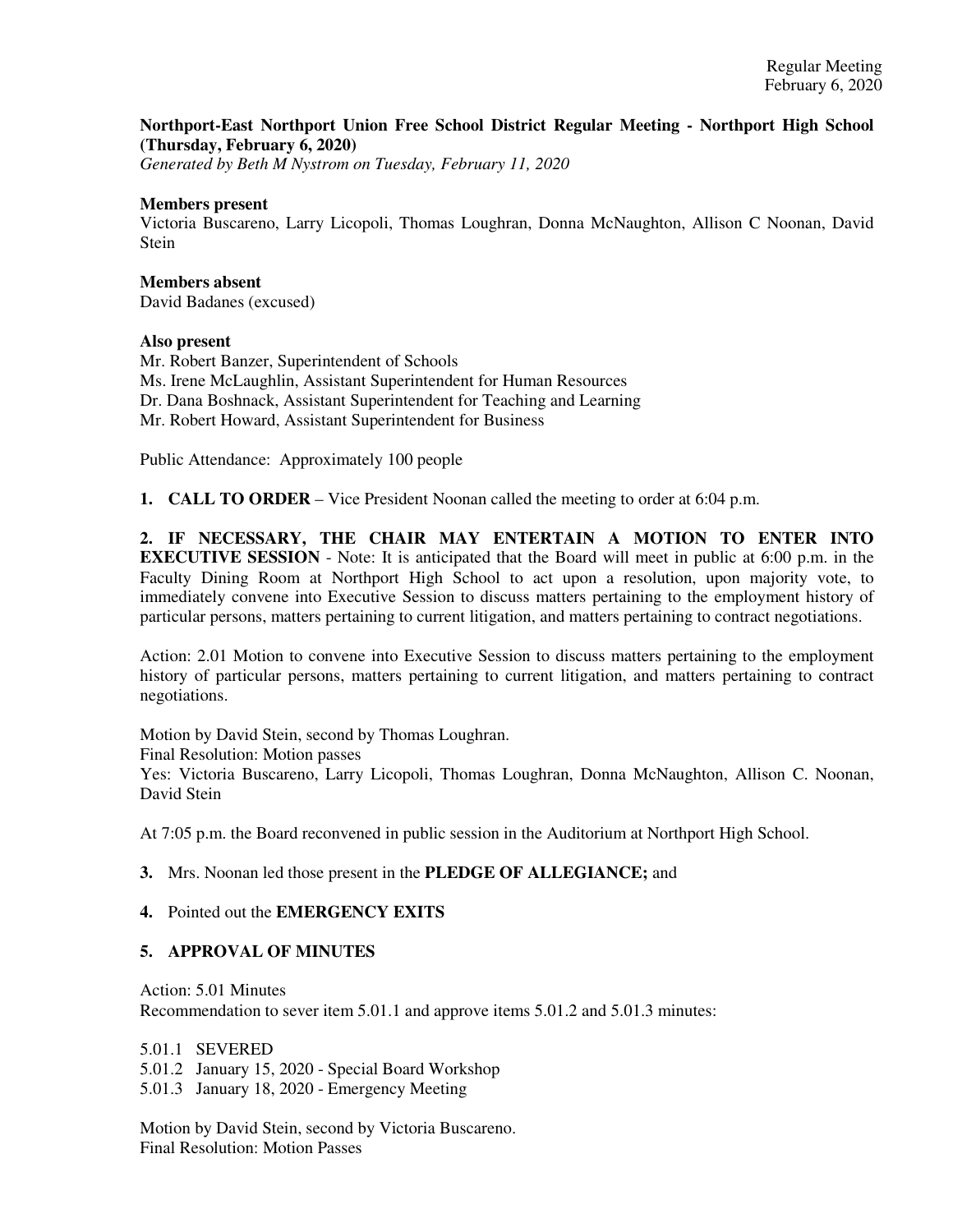Yes: Victoria Buscareno, Larry Licopoli, Thomas Loughran, Donna McNaughton, Allison C Noonan, David Stein

# **6. STUDENT AND STAFF RECOGNITION/ANNOUNCEMENTS FROM THE SUPERINTENDENT OF SCHOOLS**

Superintendent Banzer stated that the Varsity Cheerleaders are competing in Nationals in Orlando, FL. President Badanes is attending the competition.

6.01 Accomplishments of Staff and Students

6.01.1 Mr. Sean Hurley, District Chairperson of Social Studies, introduced Luke Cacic, Social Studies Department Student of the Month.

Vice President Noonan and Superintendent Banzer presented Luke with a commendation from the Board and congratulated him on his fine accomplishments.

6.01.2 Mr. Sean Hurley, District Chairperson of Social Studies, introduced the following students who participated in the American Legion Boys State and Girls State Programs:

Nicholas Butler, Luke Cacic, Thomas Fodor, Joseph Harris, Jared Jablonski, Peter Joyce, Dylan Karpf, Anthony Kraljic, Megan Kropp, Brendan Larsen, Connor McMahon, Michael Nazar, Harsh Patel, Ryan Reynolds, Nicholas Serra, Sterling Thompson

Vice President Noonan and Superintendent Banzer presented the students with a commendation from the Board and congratulated them on their fine accomplishments.

James Connor a student at the high school stated that he is working on a project with Mr. Danbusky regarding sexual harassment and assault. James stated that it is pervasive in the country in general and even in the high school with about 58% of  $7<sup>th</sup>$  through  $12<sup>th</sup>$  graders having experienced it. They are organizing a roundtable at the high school with administrators, faculty, students and outside experts to have a conversation about sexual harassment and assault in general, but also within school districts. It will be broken down into three days over a course of a few months. They will focus on identify what it is, relationships, breaking up and identifying problems, and creating an action plan in general. James invited the Board to join at the round tables.

Action: Recommendation to amend the agenda and include a limited comment period for Northport Middle School Students

Motion by David Stein, second by Thomas Loughran. Final Resolution: Motion Passes Yes: Victoria Buscareno, Larry Licopoli, Thomas Loughran, Donna McNaughton, Allison C Noonan, David Stein

| Name                                   | Comment                                                                                                                                                                                                                                                                     |
|----------------------------------------|-----------------------------------------------------------------------------------------------------------------------------------------------------------------------------------------------------------------------------------------------------------------------------|
| Sienna McArdle                         | Read a statement to the Board about going back to Northport Middle School once                                                                                                                                                                                              |
| NMS 7 <sup>th</sup> Grader             | the testing finds it to be safe to open. Stated that it has been stressful and she<br>wants to be at her own school. It's not only effecting the $6th$ , $7th$ and $8th$ graders<br>but also the 5 <sup>th</sup> graders who would go to Northport Middle School next year. |
| Samantha DeNisco<br>$NMS$ $7th$ Grader | Read a statement to the Board about going back to Northport Middle School.<br>Stated that she never smelled any odors or had headaches while at Northport<br>Middle School. She wants an exciting 8 <sup>th</sup> grade back at Northport Middle School                     |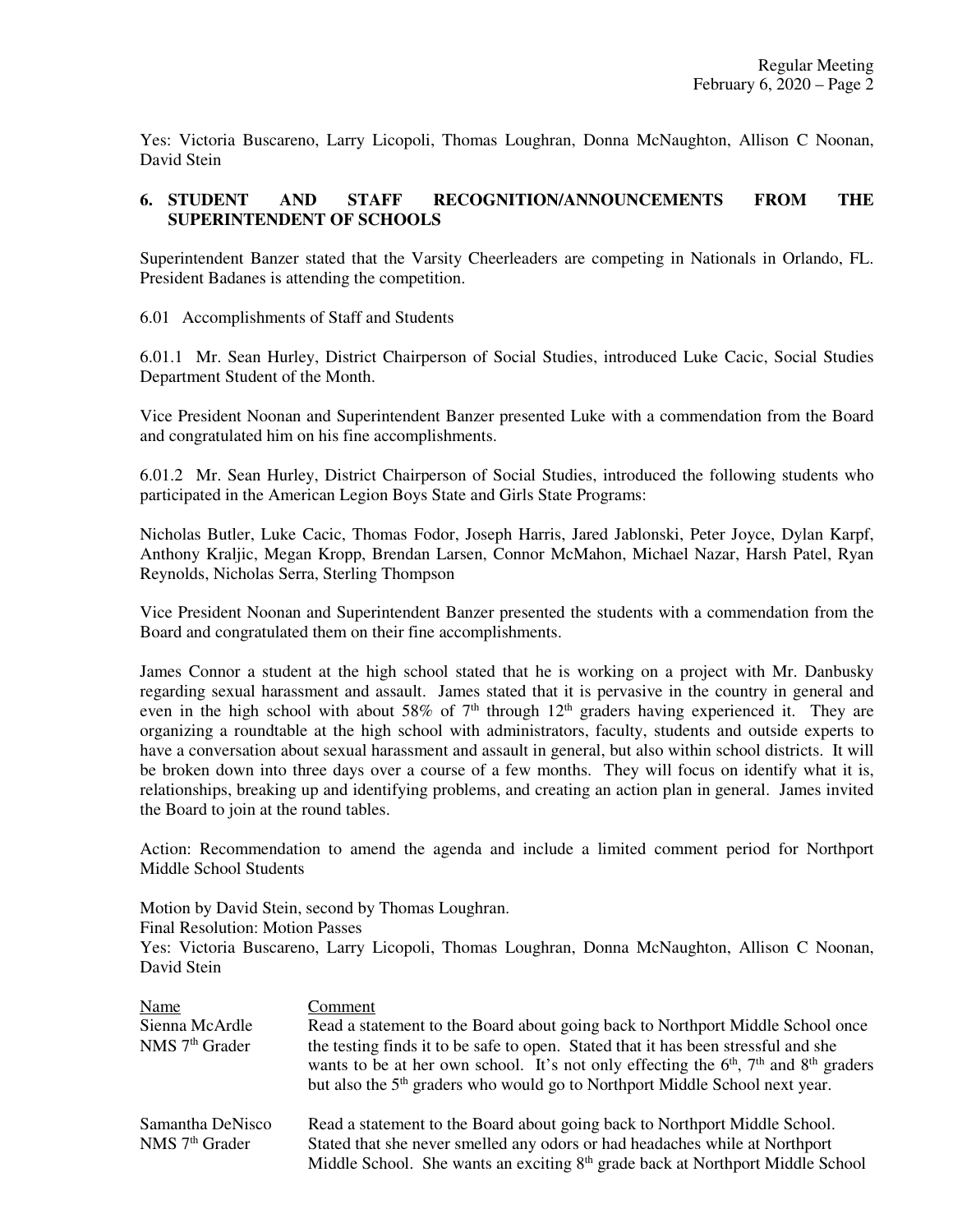| Carlee Ferrara<br>NMS 8 <sup>th</sup> Grader | Read a statement to the Board about reopening Northport Middle School. Stated<br>that they are in a cramped wing at the high school and are escorted to other parts<br>of the high school. Its unfair to them and to the high school students. She wants                                                                                              |
|----------------------------------------------|-------------------------------------------------------------------------------------------------------------------------------------------------------------------------------------------------------------------------------------------------------------------------------------------------------------------------------------------------------|
| to                                           |                                                                                                                                                                                                                                                                                                                                                       |
|                                              | be back at Northport Middle School where she feels safe.                                                                                                                                                                                                                                                                                              |
| Nathan Zarko<br>NMS 8 <sup>th</sup> Grader   | Read a statement to the Board about reopening Northport Middle School. Stated<br>that he thinks the school was shut down prematurely. They are stuck in H wing at<br>the high school, have to get escorted to gym, lunch and art. They can't see some<br>of their friends because recess is split up. He wants Northport Middle School<br>open again. |

# **7. SPECIAL REPORTS**

Presentations: 7.01 School Climate Survey Presentation

Superintendent Banzer stated that last May the District participated in a school climate survey. The results of the survey taken by students, parents and staff were received and reviewed by the social emotional learning committee. There are areas of strength and areas where there are opportunities for the District to grow.

Ms. Shannon Dantuono, Director of Student Support Services and Ms. Sara Kohlmann, SEL Student Assistant Counselor presented the School Climate Survey Data for Continuous Improvement.

Ms. Dantuono stated that the District's SEL Committee wanted to collect data and at the same time New York State offered a pilot program. Last year 100 school districts participated in the program to measure school climate, make changes, and measure the strengths of what is going on in school. The District decided to participate in the US Department of Education survey which measured school climate and factors that influence learning and school success. It was a completely anonymous survey which took a comprehensive look at how students, staff and parents feel about the district.

The priorities of the Northport-East Northport Strategic plan are to create and implement a comprehensive K-12 Social-Emotional Learning Plan; align K-12 curricula with explicit goals and measurable outcomes that include opportunities for enrichment and remediation; and to establish a system to deliver focused and sustained professional development targeting the needs identified.

The vision statement of the Northport-East Northport School District Social-Emotional Learning Committee is respect, empathy and kindness without exception. The mission statement is to engage and connect all members of the school community in an effort to create a learning environment that focuses on the whole child, promotes growth, encourages resilience, teachers self-awareness, fosters empathy, and supports lifelong learning.

School climate is the way school culture affects a child's sense of safety and acceptance, and consequently is a critical determinant of their ability to focus on the task of learning. The quality of the school climate may be the single most predictive factor in any school's capacity to promote student achievement. The purpose of the U.S. Department of Education School Climate Survey is to understand the perceptions of the students, staff, and parents; make data-driven decisions; and adapt to shifting needs related to school climate.

The District's participants in the school climate survey included 280 5<sup>th</sup> grade students, 550 East Northport Middle School students, 431 Northport Middle School students, 1,424 Northport High School students, 419 parents, 168 non-instructional staff members, and 421 instruction staff members.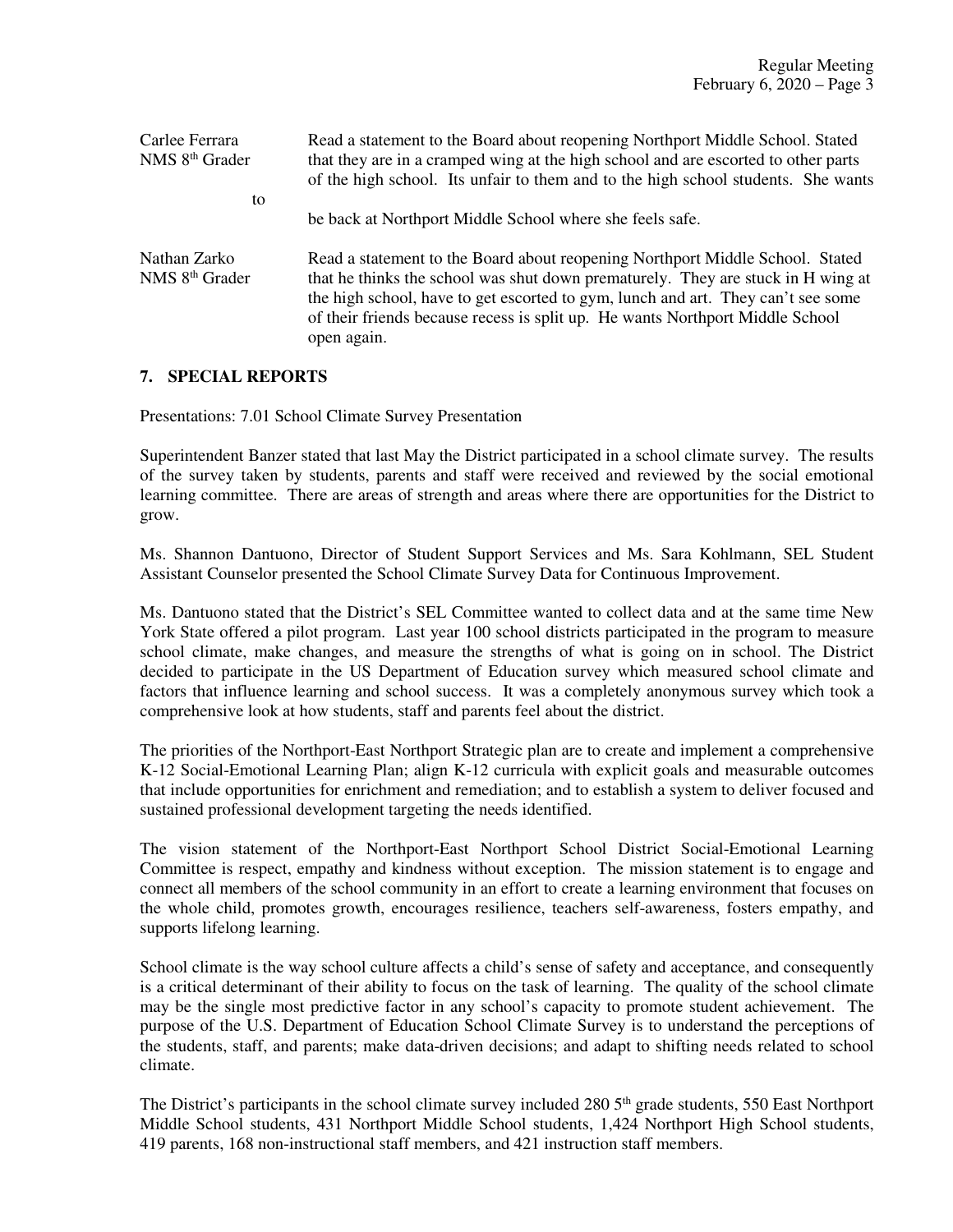The survey consisted of the following categories: Engagement – Cultural and Linguistic Competence, Relationships, School Participation. Safety – Emotional Safety, Physical Safety, Bullying/Cyberbullying, Substance Abuse, Emergency Readiness/Management. Environment – Physical Environment, Instructional Environment, Physical Health, Mental Health, Discipline.

Ms. Dantuono reviewed the results of the survey. There were three areas of excellence – relationships, emergency readiness/management and instructional environment. Engagement was strongest domain, and relationships strongest sub domain. The areas where the District is not at the level we want to be at were mental health, substance abuse and bullying. Students are struggling with self-regulation, emotions, thoughts and behaviors. Seven in ten teens say there is anxiety and depression among peers. Teens say drug addiction is a major problem among peers along with alcohol consumption. There is a close connection between mental health and substances abuse. Nationwide there is a 55% bullying problem among peers.

Ms. Kohlman reviewed the Social-Emotional Learning programs and resources districtwide. SEL Programs include Responsive Classroom K-6 (K-8 in 2020-2021), Start with Hello, and R.A.P. Week. Resources include Anthony Ferrandino, Drug and Alcohol Assistance Counselor; Sara Kohlman, SEL Student Assistance Counselor; and Mental Health staff completed PREPaRE 2 Crisis Training.

Ms. Dantuono stated that the next steps are:

- Continue to research and recommend a school climate framework (SEL Committee)
- Review and analyze the results from the 2019 NYS Youth Development Survey and make recommendations for enhancing the current substance prevention programs (Drug and Alcohol Task Force)
- Investigate student-led programming, such as peer mediation models for secondary school (SEL Committee)
- Use school climate survey data to inform and advance district and building practices (Building level strategic planning teams).

The was a brief discussion by the Board regarding the number of participants, opportunities available for students to get involved in school related activities, bullying, and the code of conduct.

The Board thanked Ms. Dantuono and Ms. Kohlmann for the very informative report.

**8. COMMUNICATIONS** - Please Note: This is the opportunity for persons who had written letters to the Board to speak to the Board regarding the issues raised in their communications. Speakers are asked to keep their comments brief, and to speak no longer than 5 minutes.

There were no communications to the Board requiring Board action.

Action: Reorder agenda and move item 13. Unfinished Business to immediately follow item 9.0

Motion by David Stein, second by Thomas Loughran.

Final Resolution: Motion Passes

Yes: Victoria Buscareno, Larry Licopoli, Thomas Loughran, Donna McNaughton, Allison C Noonan, David Stein

**9. PUBLIC COMMENT/PARTICIPATION** - Please Note: Community members are invited to share their questions, comments, or concerns with the School Board. When speaking, citizens should state their name and address for the record and limit their presentation to 5 minutes. Where possible, the Board will answer factual questions immediately. A written response may be provided when information is not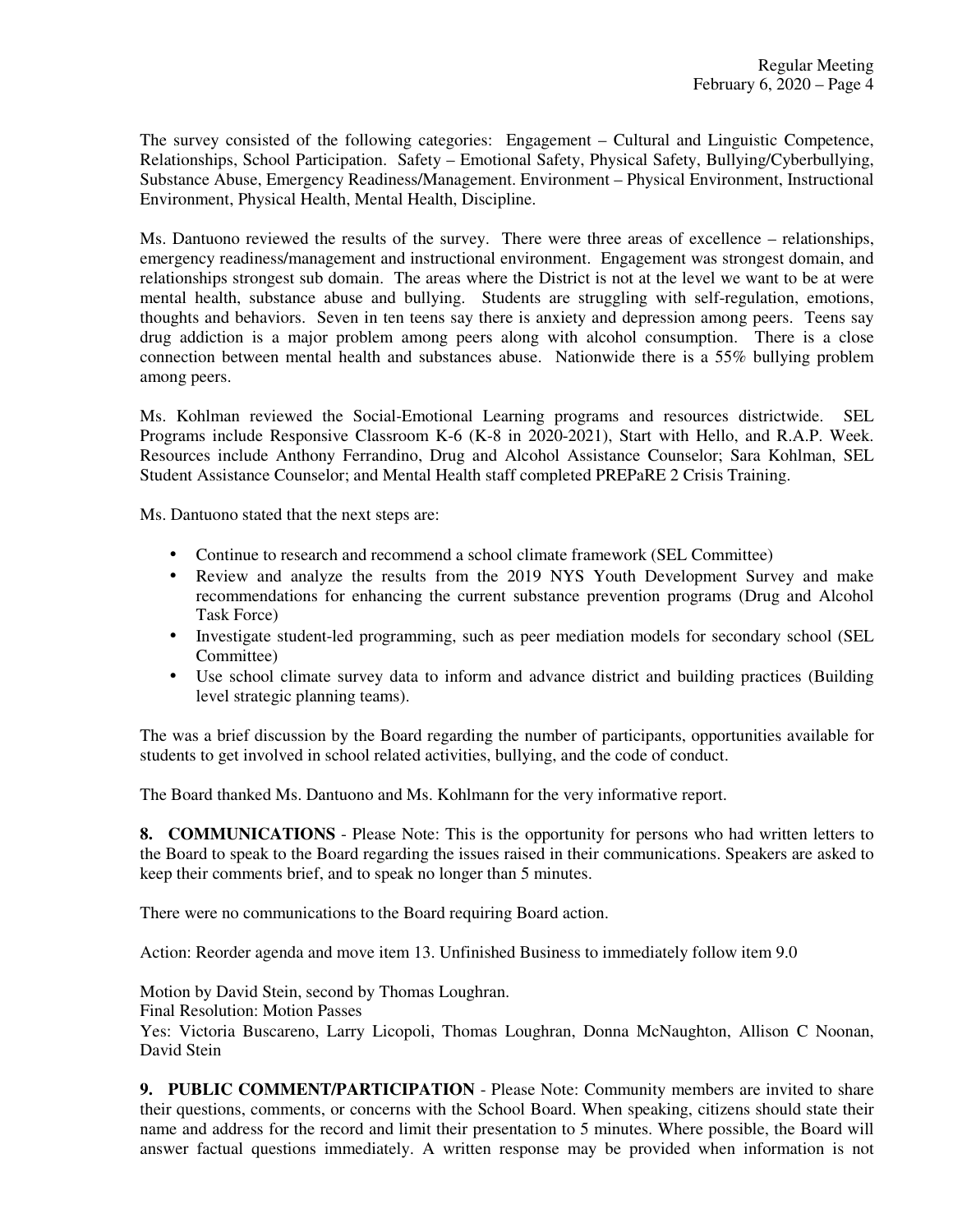available. If a response would involve discussion of Board Policy or decisions which might be of interest to citizens not present at the meeting, the Board may place the item on a future meeting agenda

| <b>Name</b><br>Kelly Schwartz<br>Parent | Comment<br>Thanked Mr. Banzer for the email today and stated that we owe children the facts<br>about Northport Middle School. The students are being affected by the social<br>emotional aspects of closing the school. Their education is not the same. If the<br>environmental report comes back that Northport Middle School is safe for<br>occupancy she wants the children back there.                                                                                                                                       |
|-----------------------------------------|-----------------------------------------------------------------------------------------------------------------------------------------------------------------------------------------------------------------------------------------------------------------------------------------------------------------------------------------------------------------------------------------------------------------------------------------------------------------------------------------------------------------------------------|
| Mariah Heuer<br>Parent                  | Thanked Mr. Banzer for the email today and stated that there is a lot of<br>misperception in the media and thanked Mr. Banzer for setting the record straight<br>with facts. Ms. Heuer read a letter from her 6 <sup>th</sup> grade student that stated the<br>closing has taken a big toll on her. Please reopen the school if results come back<br>safe for students.                                                                                                                                                           |
| Jennifer Bonomo<br>Parent               | Stated that she strongly supports reopening Northport Middle School following<br>the current tests. Only heard from one side who insisted on closing the school and<br>students want it reopened and want their voices heard as well. Asked if there was<br>any way to expedite the test results.                                                                                                                                                                                                                                 |
| <b>Matt Gibbs</b><br>Parent             | Asked if there is a reason why parents can't use the parking lot for zero period<br>drop off at the William J. Brosnan School. Parents are having to make a U-turn<br>on Laurel and it is causing a backup of traffic. Mr. Gibbs stated the parking lot is<br>relatively empty at the drop off time.                                                                                                                                                                                                                              |
| Kristin Zarko<br>Parent                 | Stated that with closing Northport Middle School the social emotional learning<br>was taken away from the students. Its important to have teachers that care for you<br>and someone to go to and that was taken away. Stated she didn't understand why<br>this issue is media and politically driven. Should allow PWGC to do their job and<br>let the facts speak for themselves. Stated if results come back fine then Northport<br>Middle School should be opened as soon as possible.                                         |
| Erin Triolo<br>Parent                   | Stated that she is speaking on behalf of her own children. This is a challenging<br>time and misinformation is being spread like wildfire. Science continues to show<br>Northport Middle School as a safe environment and asked to please reopen it as<br>soon as possible. Ms. Triolo stated that the children and parents are shouldering<br>the full burden of this entire situation and it is not acceptable. It's time to show<br>rational thinking. Do not teach students that social media harassment wins.                |
| <b>Phyllis Clements</b><br>Parent       | Thanked Mr. Banzer for the letter stating that zero VOCs had been detected inside<br>or outside. Stated that children are being directly affected by this, her children are<br>not being accepted in the new building and their education has been significantly<br>diminished. The social emotional well-being of students has been taken away.<br>Asked where is the science, the expert recommendation on closing the school. It<br>has been sidelined by a vociferous group derailing academic excellence in the<br>district. |
| George Gifford<br>Parent                | Stated he has a 7 <sup>th</sup> grader at Northport Middle School and his life has been<br>disrupted. Asked if comparative data exists for all the Northport Schools. For<br>fairness we need data on other schools, not just Northport Middle School. Stated<br>what happened was wrong and the school should be open.                                                                                                                                                                                                           |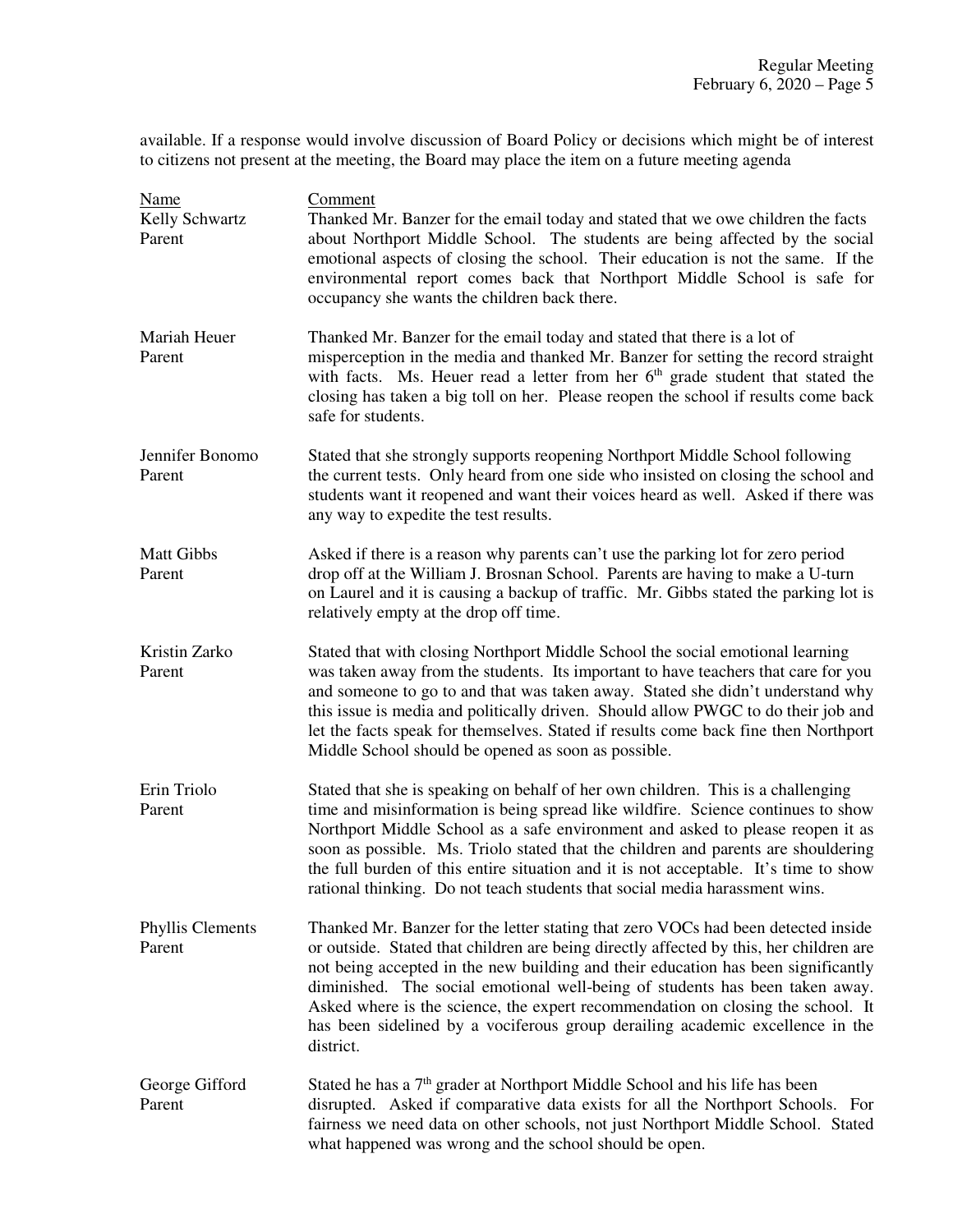A vote was taken on allowing Mr. Kobel, who is a resident of East Islip, to speak since Board Policy states that it must be authorized by a majority of the Board.

Vote on allowing Mr. Kobel to speak: Yes: Victoria Buscareno, Donna McNaughton, Thomas Lavin, Allison C Noonan No: Larry Licopoli, David Stein Mr. Kobel was allowed to speak.

John Kobel Stated at the last Board meeting they heard from the testing company. Asked Retired Teacher what other materials they found.

Mr. Banzer stated that the District does not have that information and it will be part of PWGC's final report.

Julie Hendricks-Atkins Stated that we owe her child and all Northport Middle School students answers. Parent We owe them a sense of security about their future. The expectation is that the District and government official will make their reviews as expeditiously as possible. If tests show that Northport Middle School is safe for occupancy it should be reopened as soon as possible and the District needs to work with parents on that plan. Stated that when misinformation is put out in the public domain the District needs to set the record straight.

- Peggy Costagliola Stated that she didn't like the decision but if I was counseled probably would Parent have done same. Right now the people most affected are the Northport Middle School students, disproportionately affected. Northport Middle School parents have more standing than anyone else in the community. Right now children are having social emotional and mental health issues related to this. Some things need to remedied as soon as possible and commuting time for children is one of them. When results come out, swift action needs to be taken to repair, remediate and put kids back in school timely and swiftly.
- Warner Frey Stated that the teachers aides are amazing. Stated that the testing needs to be done Parent as soon as possible now that the building has been faceted. Students are being affected.  $5<sup>th</sup>$  graders don't know what's going to happen next year, kids with IEPs and 504s are having more anxiety, and bad information going around ends up on the playgrounds where kids are talking about it.

A vote was taken on allowing Ms. Motchkavitz, who is a resident of Fishkill, to speak since Board Policy states that it must be authorized by a majority of the Board.

Vote on allowing Ms. Motchkavitz to speak: Yes: Victoria Buscareno, Larry Licopoli, Donna McNaughton, Allison C Noonan No: Thomas Loughran, David Stein Ms. Motchkavits was allowed to speak

Diane Motchkavits Stated that she spoke to the Suffolk County Department of Health and asked Former Resident questions about cesspools and leaching fields. Back in 2001 a cesspool was supposed removed and ground around remediated. Teachers received a memo back then not allowing them to put any chemicals into sinks. Asked how chemicals got back into pool now. Stated the 2001 tests need to be reviewed. Stated that children who are still experiencing problems should be granted a variance to go to another school.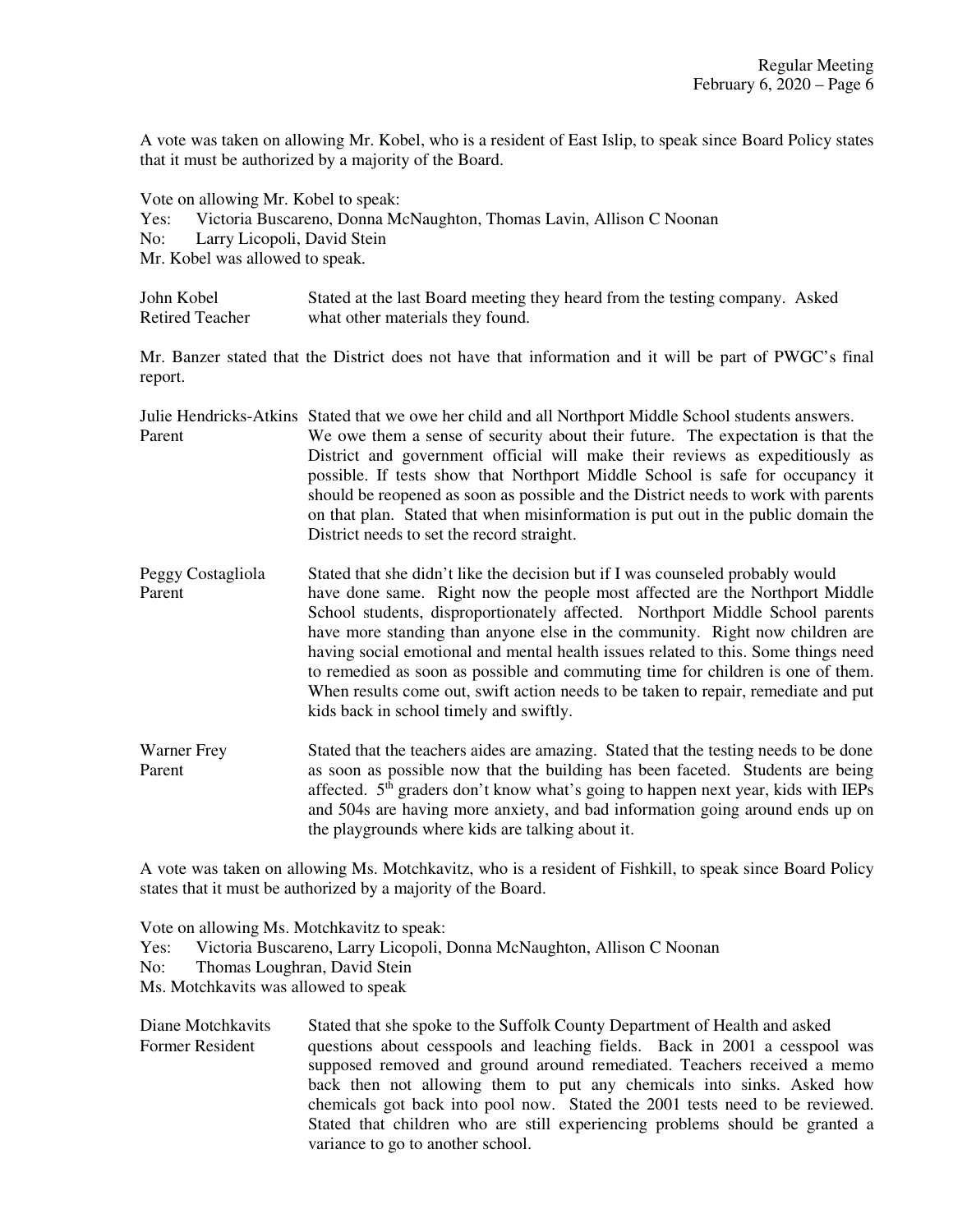| Saydee Westman | Read a letter to the Board about not being allowed to attend school because of the |
|----------------|------------------------------------------------------------------------------------|
| Student        | new law regarding unvaccinated children. Stated that she never imagined            |
|                | anything like this and it's a nightmare.                                           |
|                |                                                                                    |

- Michelle McNally Stated that her daughter suffered headaches and felt sick all the time at Northport Parent Middle School. Since starting at East Northport Middle School she has not felt sick, has not gone to the nurse and is now happy and thriving. Stated it was a huge undertaking to make the transition smooth and thanked Ms. Dantuono for the variance process.
- Denise Schwartz Stated that back in 2017 a concerned group of parents got together to figure out Parent was what going on at Northport Middle School. Stated that some people say what happened in the past is irrelevant, it is relevant. In June 2018 there was a vote not to do soil testing. If it has been done over the summer then it would not have displaced students.
- Leigh Boodoo Stated that she called the source reporter from Newsday about the article and they stated that they got their information from a District letter. Stated that she believes school should have been closed but she does believe in the facts.

# **13. UNFINISHED BUSINESS**

Discussion: 13.01 Advocacy for unvaccinated students

Superintendent Banzer stated at the last meeting the Board talked about writing a letter regarding certain bills related to additional vaccination requirements. Mr. Banzer read the letter that was sent to legislators regarding HPV.

| Kaleo DeFreitas<br>Student        | Stated that he would like to go back to school and that the law that is very unfair.<br>Asked the board to please advocate to go back to school.                                                                                                                                                                                                                             |
|-----------------------------------|------------------------------------------------------------------------------------------------------------------------------------------------------------------------------------------------------------------------------------------------------------------------------------------------------------------------------------------------------------------------------|
| <b>Brodhin Westman</b><br>Student | Stated that so many children should be going to school and are being excluded by<br>the government. If parents work, who is going to educate the child.                                                                                                                                                                                                                      |
| Jude Centamore<br>Student         | Stated that he is asking the Board to help his siblings and all other kids who are<br>not vaccinated to get back into school. School is a place where kids make friends,<br>kids who are shy open up. They all miss school and being with friends and<br>teachers. They are missing out on a lot of things. They should be back in school<br>and have never had any disease. |
| Goldie Centamore<br>Student       | Stated that she wants to go back to school and asked the Board to help. She had<br>her favorite teacher this year for only two weeks and she was supposed to learn<br>how to play the recorder. She misses art, her friends and everything she did at<br>school.                                                                                                             |
| Natalia Haubrich<br>Student       | Stated that she loves school and misses her friends and teachers. Her school<br>friends are prepping for the variety show and they are doing the act without her.<br>Asked the Board to please help her go back.                                                                                                                                                             |
| Alan Scherr, DC<br>Resident       | Stated that this is about parental healthcare choice and informed consent. His<br>children attended Northport and there is a case Scherr vs Northport regarding<br>exemptions for unvaccinated children. Dr. Scherr stated that these individuals are<br>not only healthy and robust, they are not contagious. Dr Scherr asked the Board                                     |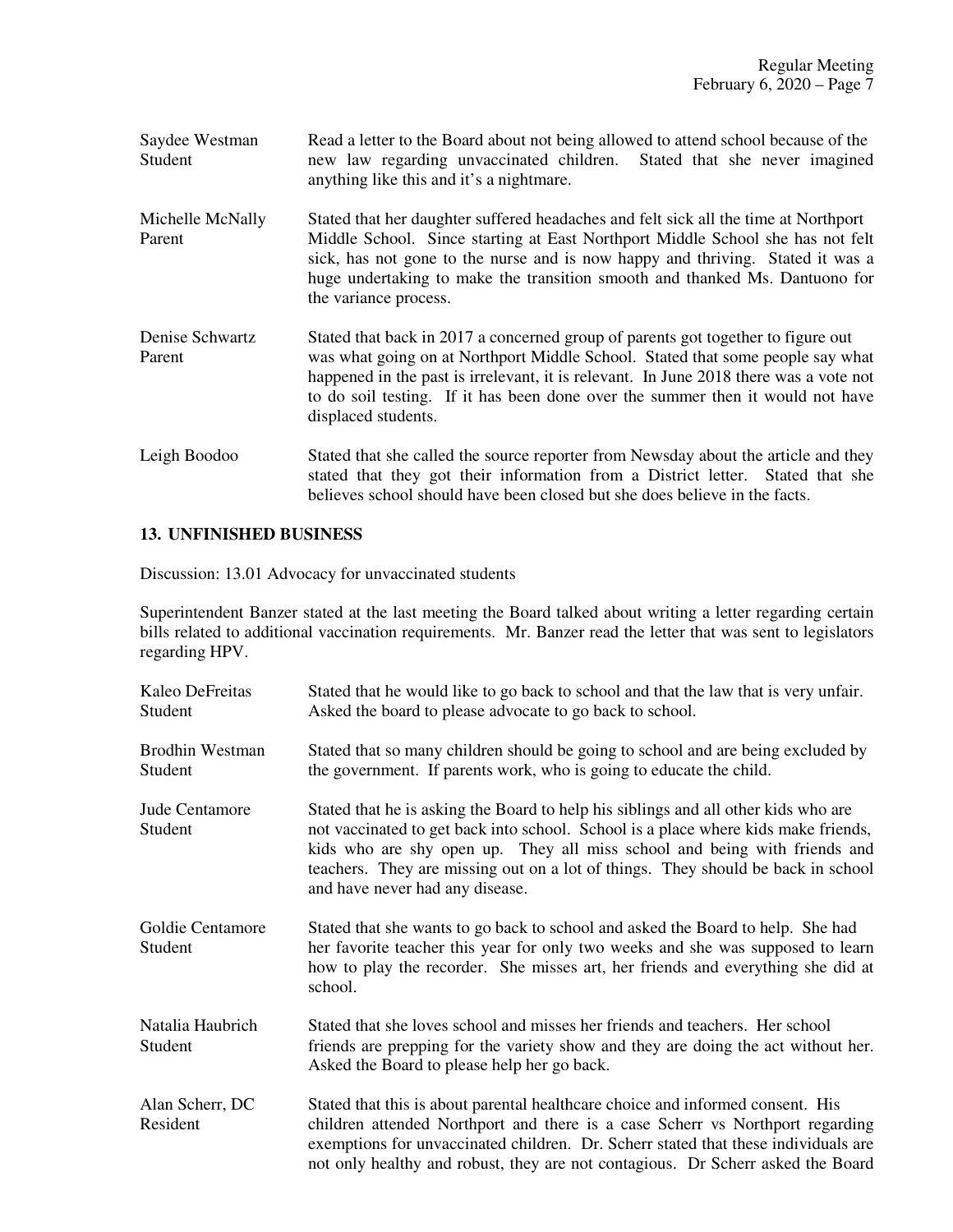to advocate for my body, my choice, parental choice, informed consent, religious belief exemption, and participation in school events.

- Lawrence Palesky, MD Stated that they were taught that vaccine science is settled, unvaccinated children Resident pose a greater health risk and that is untrue. Stated that bureaucracy has taken over medical care. There is no difference between vaccinated and unvaccinated kids. We need to practice more healthy kids. Chronic illness is an epidemic. Taught that vaccinated children will stop the spread of germs but will not stop an infectious disease outbreak. Asked the Board to address the strengths and weakness of each perspective.
- Nancie Forrest Stated that there was no transition put in place for the students. There was no Parent logic to the state decision. She asked the Board to represent their children and advocate for them. The district has a lot of clout in the state because of the large population of unvaccinated children. Asked the Board to advocate for a moratorium on the current law until the state can prove that their children are a public health threat.
- Michelle Centamore Stated that it is a struggle each day. It is not ok for the healthiest kids to not Parent attend school. They play with peers outside of school and no one has caught anything. She is asking the education leaders to lead by example. There are adults that are not up to date on vaccinations. Asked the Board to support the families and to help get healthy kids back to school.
- Joe Centamore Read a statement to the Board to advocate for unvaccinated children to return to Parent school immediately. Asked the Board to make Albany remember that the future of our children are built in public schools.
- Kevin Morris Stated that he has been struggling with his 4-year-old since the fall when he had to Parent tell him that he couldn't go back to school. Stated that the Board needs to fight for the families and the kids, they didn't do anything wrong. Asked the Board to be leaders and step out and say this isn't right and these kids deserve better.
- Nicole Neems Stated that New York is going in the opposite direction and future bills would Parent require all adults to receive boosters. Asked who do you want in charge of your health, a doctor or the government. Senator Gaughran is supporting these new bills to put the decisions back in the doctor's hands.
- Grace Centamore Asked the Board for advocacy for kids being kicked out of school. Stated that it Student has been the hardest four to five months and she feels isolated. She is missing out on activities and memories. She worked very hard with the stage manager for the Powdered Wigs production and it is incredibly painful to see someone else do the job. Stated her friends never remember her being sick. Please advocate for all kids and families.
- Tobin Centamore Asked the Board to advocate to get kids back in school. He was a member of Student Grandfriends, National Honor Society and wants to study music in college. Stated that it is hard for his mom to work from home and home school four kids. They all deserve to be in school and would appreciate it if the Board would advocate on their behalf.

There was a discussion by the Board regarding the proposed bills and that it is a parental consent issue. There are four pieces of legislation that speak to the reinstatement of the exemption. The Board discussed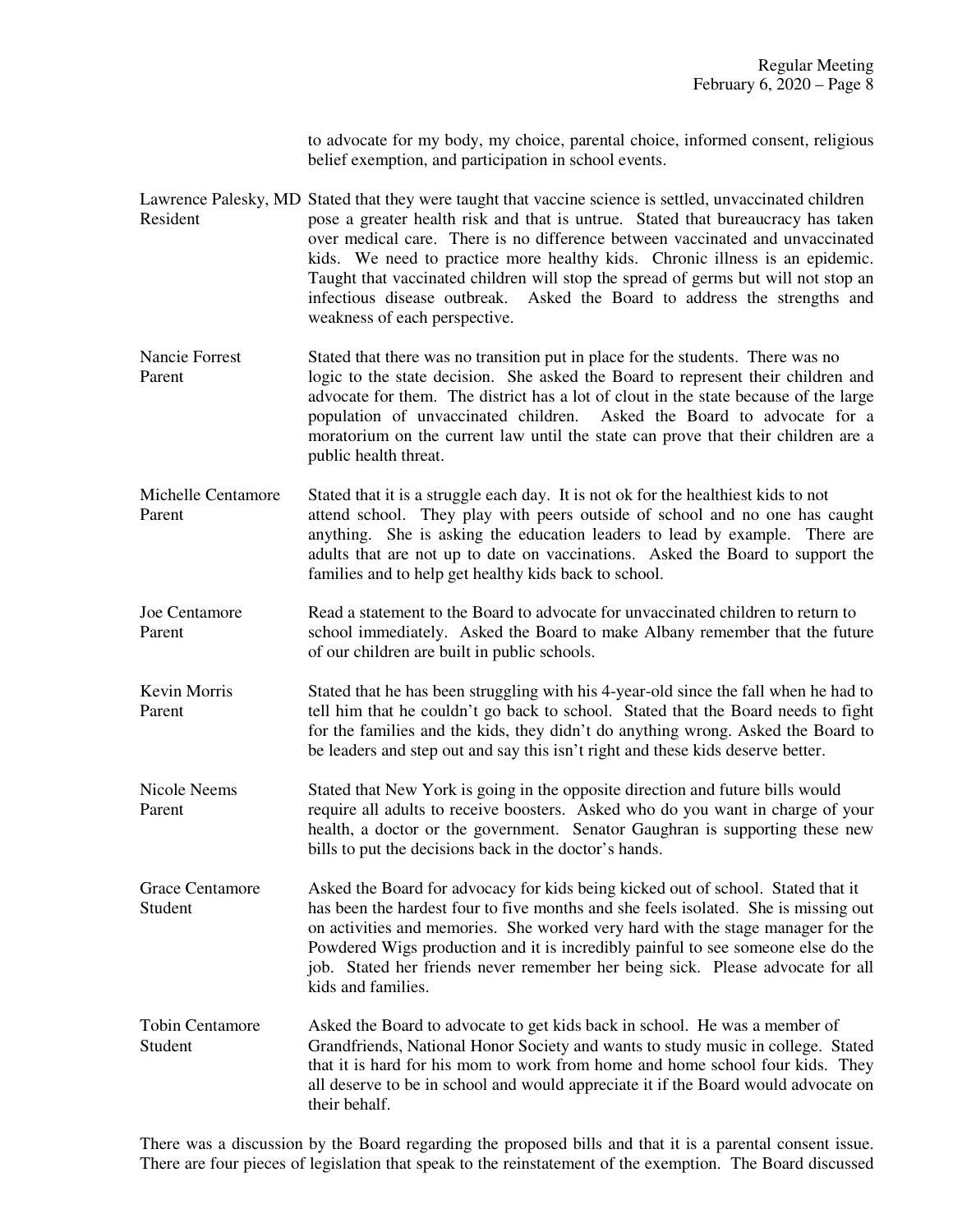what the advocacy would look like and decided that they would task the Superintendent to get more information and work on a draft letter that the Board could discuss.

## **10. SUPERINTENDENT'S REPORT, GENERAL - FOR BOARD ACTION**

Action: 10.01 Personnel Actions Report Recommendation to approve the attached Personnel Actions Report.

Motion by Thomas Loughran, second by Larry Licopoli. Final Resolution: Motion Passes Yes: Victoria Buscareno, Larry Licopoli, Thomas Loughran, Donna McNaughton, Allison C Noonan, David Stein

Action: 10.02 Schedule J - Committee on Special Education Recommendation to approve Schedule J - Committee on Special Education

Motion by Thomas Loughran, second by Larry Licopoli. Final Resolution: Motion Passes Yes: Victoria Buscareno, Larry Licopoli, Thomas Loughran, Donna McNaughton, Allison C Noonan, David Stein

Action: 10.03 Impartial Hearing Officer Recommendation to approve the following resolution:

"BE IT RESOLVED, that in accordance with Board Policy and State Regulation, the Board of Education approve the appointment of Ellen Cutler-Igoe, to serve as Impartial Hearing Officer for the purpose of conducting an impartial hearing in accordance with Policy 4321, Program for Students with Disabilities under IDEA and Article 89."

Motion by Thomas Loughran, second by Larry Licopoli.

Final Resolution: Motion Passes

Yes: Victoria Buscareno, Larry Licopoli, Thomas Loughran, Donna McNaughton, Allison C Noonan, David Stein

Action: 10.04 Foreign/Overnight Travel with Student Recommendation to approve the following Foreign/Overnight Travel with Students:

10.04.1 Baltimore, MD - April 3, 2020 - April 5, 2020 - NHS Symphony Orchestra

Motion by Thomas Loughran, second by Larry Licopoli. Final Resolution: Motion Passes Yes: Victoria Buscareno, Larry Licopoli, Thomas Loughran, Donna McNaughton, Allison C Noonan, David Stein

## **11. SUPERINTENDENT'S REPORT, FINANCIAL - FOR BOARD ACTION**

Action: 11.01 Happy School Bus Scholarship Donation Recommendation to approve the following resolution:

 "RESOLVED, that the Board of Education accept a \$1,000 donation from Linda Gruhn to the Happy School Bus Scholarship Fund."

Motion by Victoria Buscareno, second by Donna McNaughton.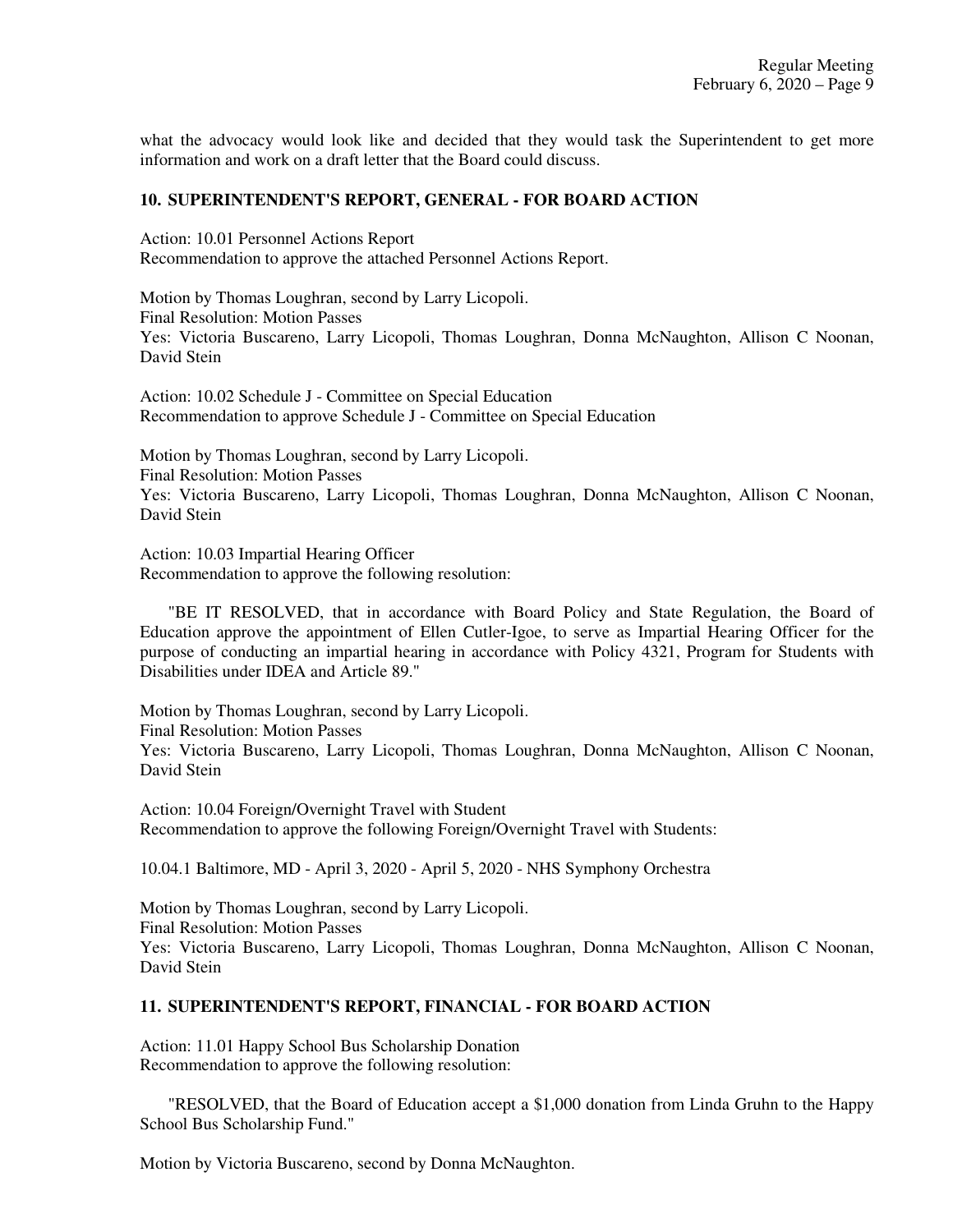Final Resolution: Motion Passes

Yes: Victoria Buscareno, Larry Licopoli, Thomas Loughran, Donna McNaughton, Allison C Noonan, David Stein

Action: 11.02 Lt. Commander Christopher C. Tragna Memorial Scholarship Donation Recommendation to approve the following resolution:

 "RESOLVED, that the Board of Education accept the following donations to the Lt. Commander Christopher C. Tragna Memorial Scholarship Fund:

\$500 from Vaughan and Lawrence Kusko \$500 from New Britain Podiatry Association, LLC \$500 from AE HWA Chon and Matthew J. Weismantle"

Motion by Victoria Buscareno, second by Donna McNaughton. Final Resolution: Motion Passes Yes: Victoria Buscareno, Larry Licopoli, Thomas Loughran, Donna McNaughton, Allison C Noonan, David Stein

Action: 11.03 DLG Music Inc.

Recommendation to approve a Supplementary Education Services Agreement between the Northport-East Northport Union Free School District and DLG Music Inc. for accompaniment for students of IB Music class, in the amount of \$45/hour (F&PA)

Motion by Victoria Buscareno, second by Donna McNaughton. Final Resolution: Motion Passes Yes: Victoria Buscareno, Larry Licopoli, Thomas Loughran, Donna McNaughton, Allison C Noonan, David Stein

Action: 11.04 Kristina DiCarlo

Recommendation to approve a Supplementary Education Services Agreement between the Northport-East Northport Union Free School District and Kristina DiCarlo for choreographer for students of IB Dance class, in the amount of \$600 (PE)

Motion by Victoria Buscareno, second by Donna McNaughton. Final Resolution: Motion Passes Yes: Victoria Buscareno, Larry Licopoli, Thomas Loughran, Donna McNaughton, Allison C Noonan, David Stein

Action: 11.05 Remy D'Esposito

Recommendation to approve a Supplementary Education Services Agreement between the Northport-East Northport Union Free School District and Remy D'Esposito for accompaniment for students of IB Music class, in the amount of \$45/hour (F&PA)

Motion by Victoria Buscareno, second by Donna McNaughton. Final Resolution: Motion Passes Yes: Victoria Buscareno, Larry Licopoli, Thomas Loughran, Donna McNaughton, Allison C Noonan, David Stein

Action: 11.06 Curriculum Travel of America, Inc.

Recommendation to approve a Rider to Agreement between the Board of Education of the Northport-East Northport Union Free School District and Curriculum Travel of America, Inc. (NMS)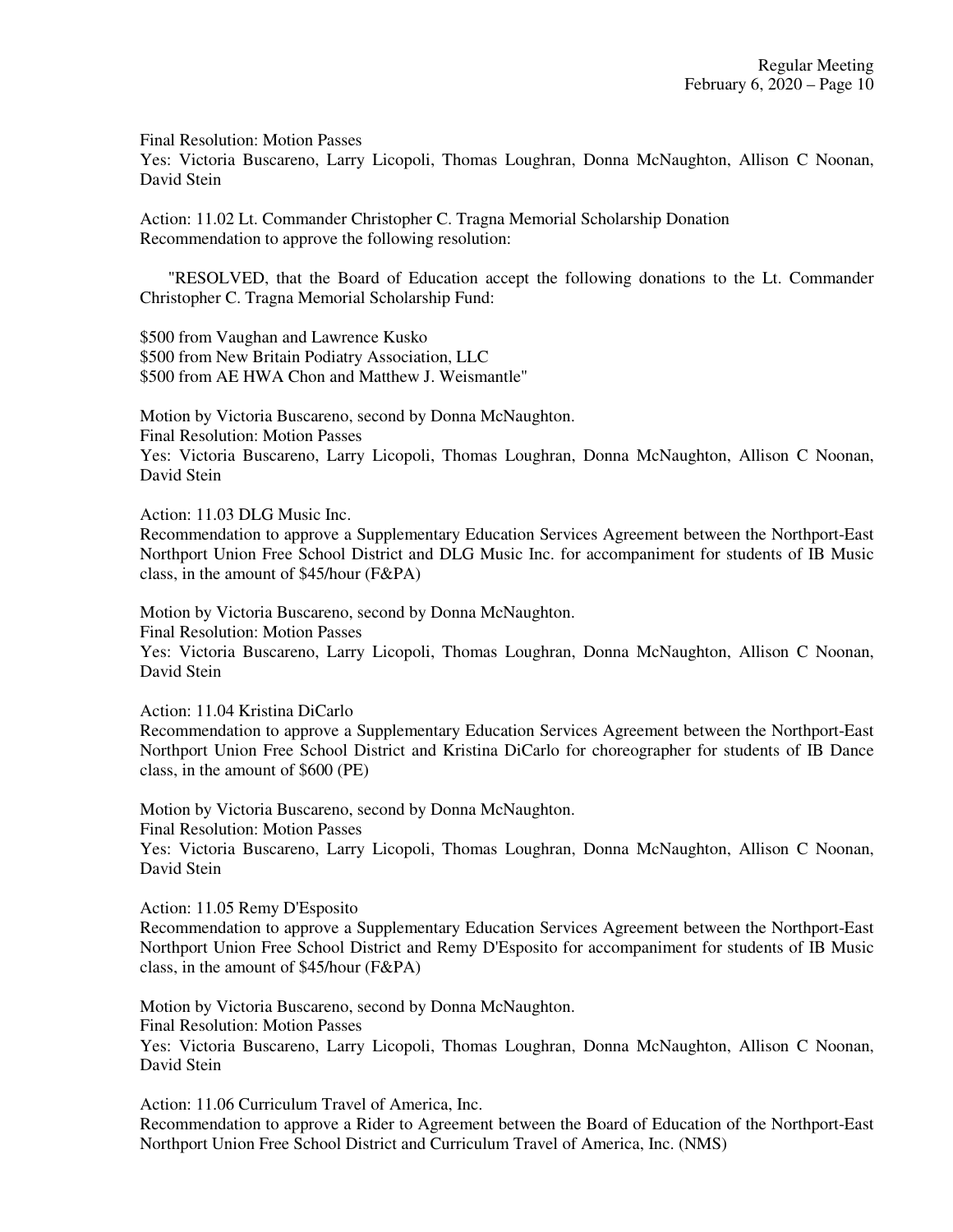Motion by Victoria Buscareno, second by Donna McNaughton. Final Resolution: Motion Passes Yes: Victoria Buscareno, Larry Licopoli, Thomas Loughran, Donna McNaughton, Allison C Noonan, David Stein

Action: 11.07 Curriculum Travel of America, Inc. Recommendation to approve a Rider to Agreement between the Board of Education of the Northport-East Northport Union Free School District and Curriculum Travel of America, Inc. (ENMS)

Motion by Victoria Buscareno, second by Donna McNaughton. Final Resolution: Motion Passes Yes: Victoria Buscareno, Larry Licopoli, Thomas Loughran, Donna McNaughton, Allison C Noonan, David Stein

Action: 11.08 Change Order Recommendation to approve the following Change Order:

11.08.1 Change Order No. 1, SED No.: 58-04-04-03-0-002-017, Dickinson Avenue Elementary School, deduction in the amount of \$10,000.00

Motion by Victoria Buscareno, second by Donna McNaughton. Final Resolution: Motion Passes Yes: Victoria Buscareno, Larry Licopoli, Thomas Loughran, Donna McNaughton, Allison C Noonan, David Stein

Action: 11.09 Claims Auditor's Report - Payroll Audit Recommendation to approve the Claims Auditor's Report for the Payroll Distribution/Audit dated December 13, 2019 (Northport Middle School)

Motion by Victoria Buscareno, second by Donna McNaughton. Final Resolution: Motion Passes Yes: Victoria Buscareno, Larry Licopoli, Thomas Loughran, Donna McNaughton, Allison C Noonan, David Stein

Action: 11.10 Claims Auditor's Warrants and Schedule of Claims Recommendation to approve the Claims Auditor's Report for Warrants and Schedule of Claims for payments dated:

December 13, 2019 (Payroll Trust & Agency Warrant), December 16, 2019 (Accounts Payable Warrant), December 27, 2019 (Payroll Trust & Agency Warrant), December 30, 2019 (Accounts Payable Warrant), December 2019 (Claims Audit Report)

Motion by Victoria Buscareno, second by Donna McNaughton. Final Resolution: Motion Passes Yes: Victoria Buscareno, Larry Licopoli, Thomas Loughran, Donna McNaughton, Allison C Noonan, David Stein

Action: 11.11 Treasurer's Report and Monthly Summary of Receipts and Disbursements Recommendation to approve the Treasurer's Report and Monthly Summary of Receipts and Disbursements:

11.11.1 Treasurer's Report for the period December 1, 2019 through December 31, 2019 11.11.2 Monthly Summary of Receipts and Disbursements for December 2019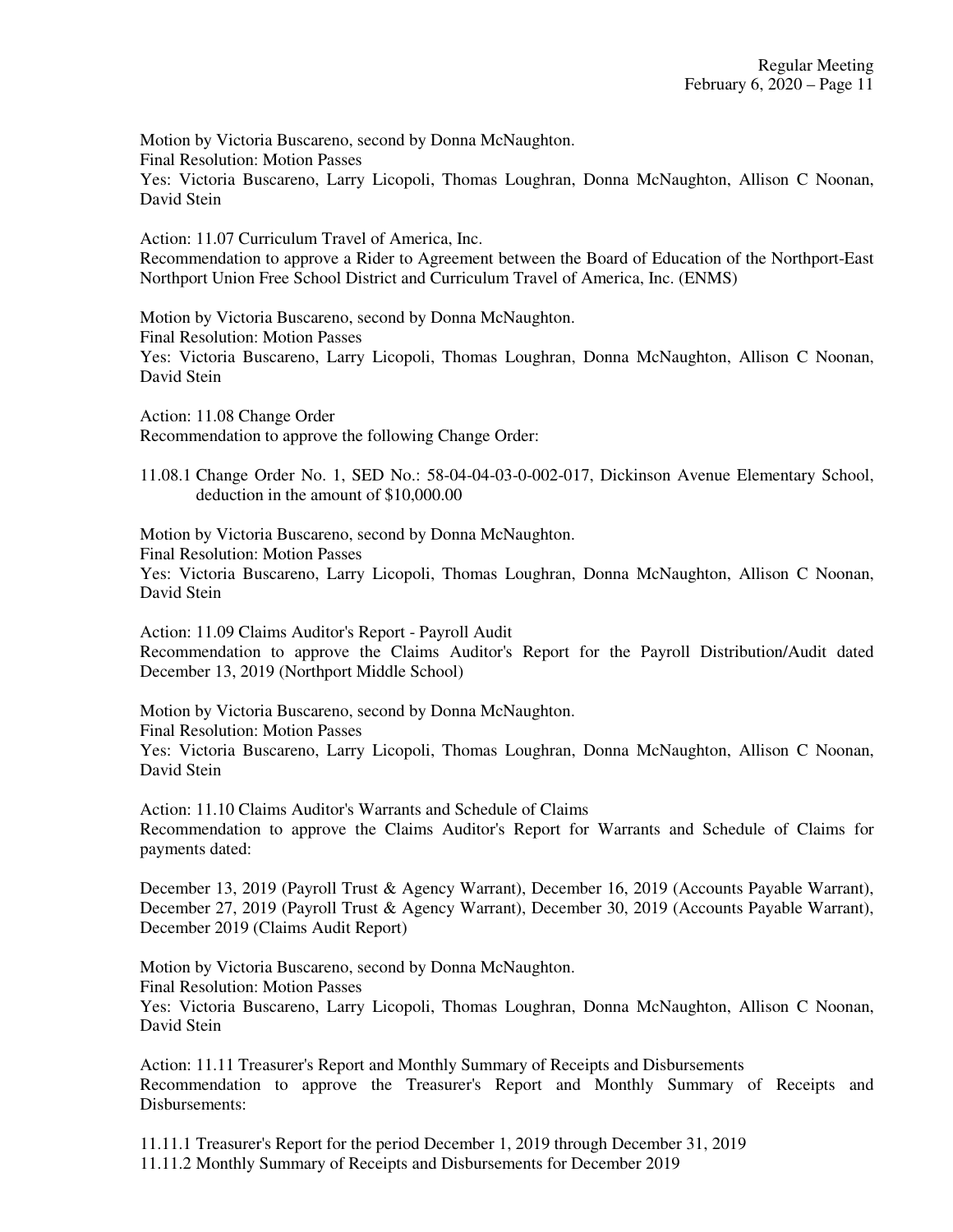Motion by Victoria Buscareno, second by Donna McNaughton. Final Resolution: Motion Passes Yes: Victoria Buscareno, Larry Licopoli, Thomas Loughran, Donna McNaughton, Allison C Noonan, David Stein

Action: 11.12 Schedule of Investments Recommendation to approve the Schedule of Investments as of December 31, 2019

Motion by Victoria Buscareno, second by Donna McNaughton. Final Resolution: Motion Passes Yes: Victoria Buscareno, Larry Licopoli, Thomas Loughran, Donna McNaughton, Allison C Noonan, David Stein

Action: 11.13 Collateral Schedule Recommendation to approve the Collateral Schedule as of December 31, 2019

Motion by Victoria Buscareno, second by Donna McNaughton. Final Resolution: Motion Passes Yes: Victoria Buscareno, Larry Licopoli, Thomas Loughran, Donna McNaughton, Allison C Noonan, David Stein

Action: 11.14 Bank Reconciliation Recommendation to approve the Bank Reconciliation Report for the Month Ended December 31, 2019

Motion by Victoria Buscareno, second by Donna McNaughton. Final Resolution: Motion Passes Yes: Victoria Buscareno, Larry Licopoli, Thomas Loughran, Donna McNaughton, Allison C Noonan, David Stein

Action: 11.15 General Fund Projected Cash Flow Statement Recommendation to approve the General Fund Projected Cash Flow Statement for the year ending 2019- 2020, Actual Data July 1, 2019 - December 31, 2019, Estimated Data January 1, 2019 - June 30, 2020

Motion by Victoria Buscareno, second by Donna McNaughton. Final Resolution: Motion Passes Yes: Victoria Buscareno, Larry Licopoli, Thomas Loughran, Donna McNaughton, Allison C Noonan, David Stein

Action: 11.16 School Lunch Profit and Loss Recommendation to approve the School Lunch Profit and Loss Statement for the period September 1, 2019 through December 31, 2019.

Motion by Victoria Buscareno, second by Donna McNaughton. Final Resolution: Motion Passes Yes: Victoria Buscareno, Larry Licopoli, Thomas Loughran, Donna McNaughton, Allison C Noonan, David Stein

Action: 11.17 Monthly Revenue and Budget Status Report - Special Aid Fund Recommendation to approve the Monthly Revenue and Budget Status Report - Special Aid Fund for the Month Ending December 31, 2019

Motion by Victoria Buscareno, second by Donna McNaughton. Final Resolution: Motion Passes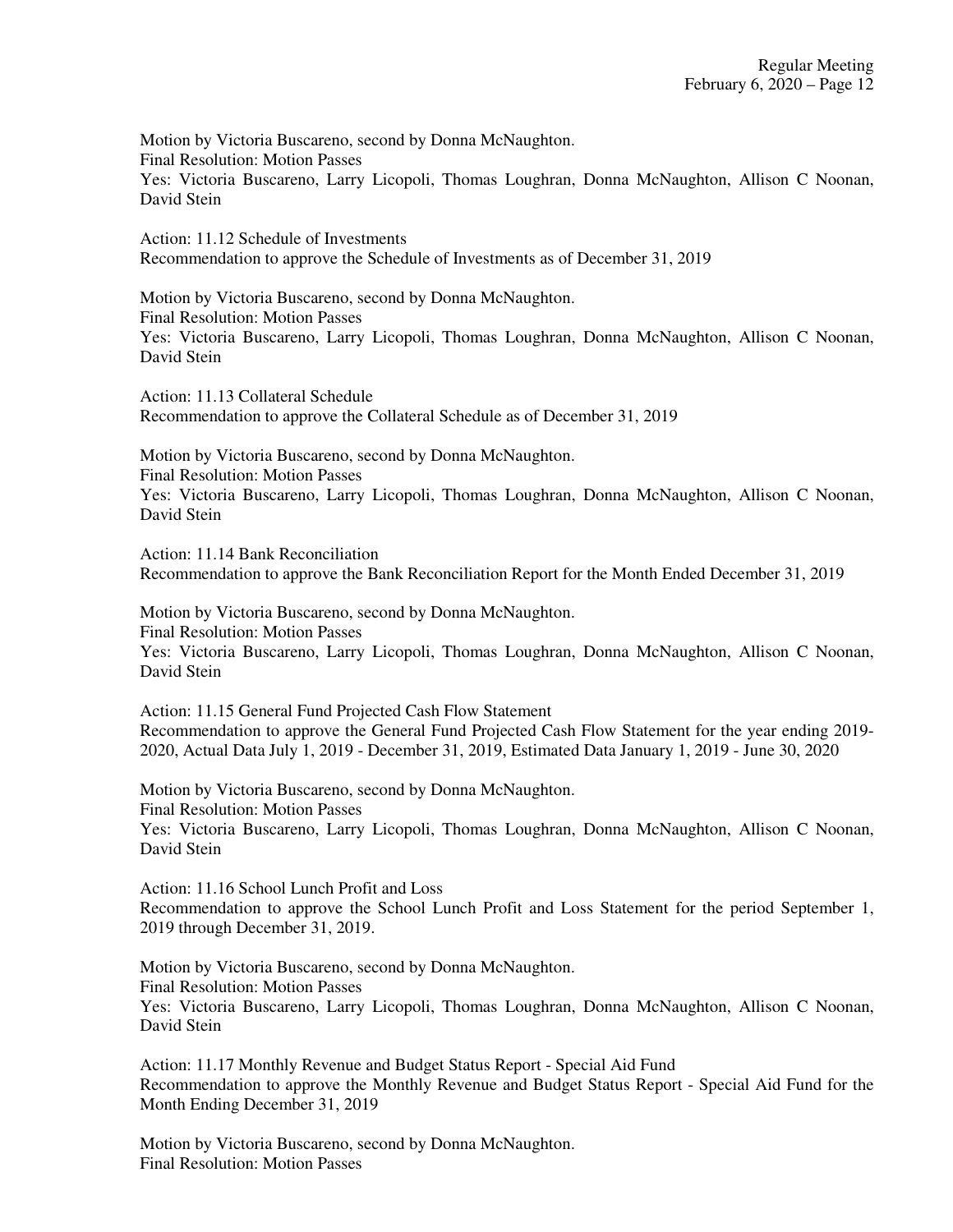Yes: Victoria Buscareno, Larry Licopoli, Thomas Loughran, Donna McNaughton, Allison C Noonan, David Stein

Action: 11.18 Monthly Revenue and Budget Status Report - General Fund Recommendation to approve the Monthly Revenue and Budget Status Report - General Fund for the Month Ending December 31, 2019

Motion by Victoria Buscareno, second by Donna McNaughton. Final Resolution: Motion Passes Yes: Victoria Buscareno, Larry Licopoli, Thomas Loughran, Donna McNaughton, Allison C Noonan, David Stein

Action: 11.19 Monthly Revenue and Budget Status Report - Capital Fund Recommendation to approve the Monthly Revenue and Budget Status Report - Capital Fund for the Month Ending December 31, 2019

Motion by Victoria Buscareno, second by Donna McNaughton. Final Resolution: Motion Passes Yes: Victoria Buscareno, Larry Licopoli, Thomas Loughran, Donna McNaughton, Allison C Noonan, David Stein

Action: 11.20 Monthly Revenue and Budget Status Report - School Lunch Fund Recommendation to approve the Monthly Revenue and Budget Status Report - School Lunch Fund for the Month Ending December 31, 2019

Motion by Victoria Buscareno, second by Donna McNaughton. Final Resolution: Motion Passes

Yes: Victoria Buscareno, Larry Licopoli, Thomas Loughran, Donna McNaughton, Allison C Noonan, David Stein

Action: 11.21 Transfer of General Fund Appropriations Recommendation to approve Transfer of General Fund Appropriations in the 2019-2020 fiscal year (\$28,556.73)

Motion by Victoria Buscareno, second by Donna McNaughton. Final Resolution: Motion Passes

Yes: Victoria Buscareno, Larry Licopoli, Thomas Loughran, Donna McNaughton, Allison C Noonan, David Stein

Action: 11.22 Transfer of Capital Fund Appropriations Recommendation to approve Transfer of Capital Fund Appropriations in the 2019-2020 fiscal year (\$221,675.00)

Motion by Victoria Buscareno, second by Donna McNaughton. Final Resolution: Motion Passes Yes: Victoria Buscareno, Larry Licopoli, Thomas Loughran, Donna McNaughton, Allison C Noonan, David Stein

Action: 11.23 Cavay's Building & Lumber Supply Lease Termination Recommendation to approve the following resolution: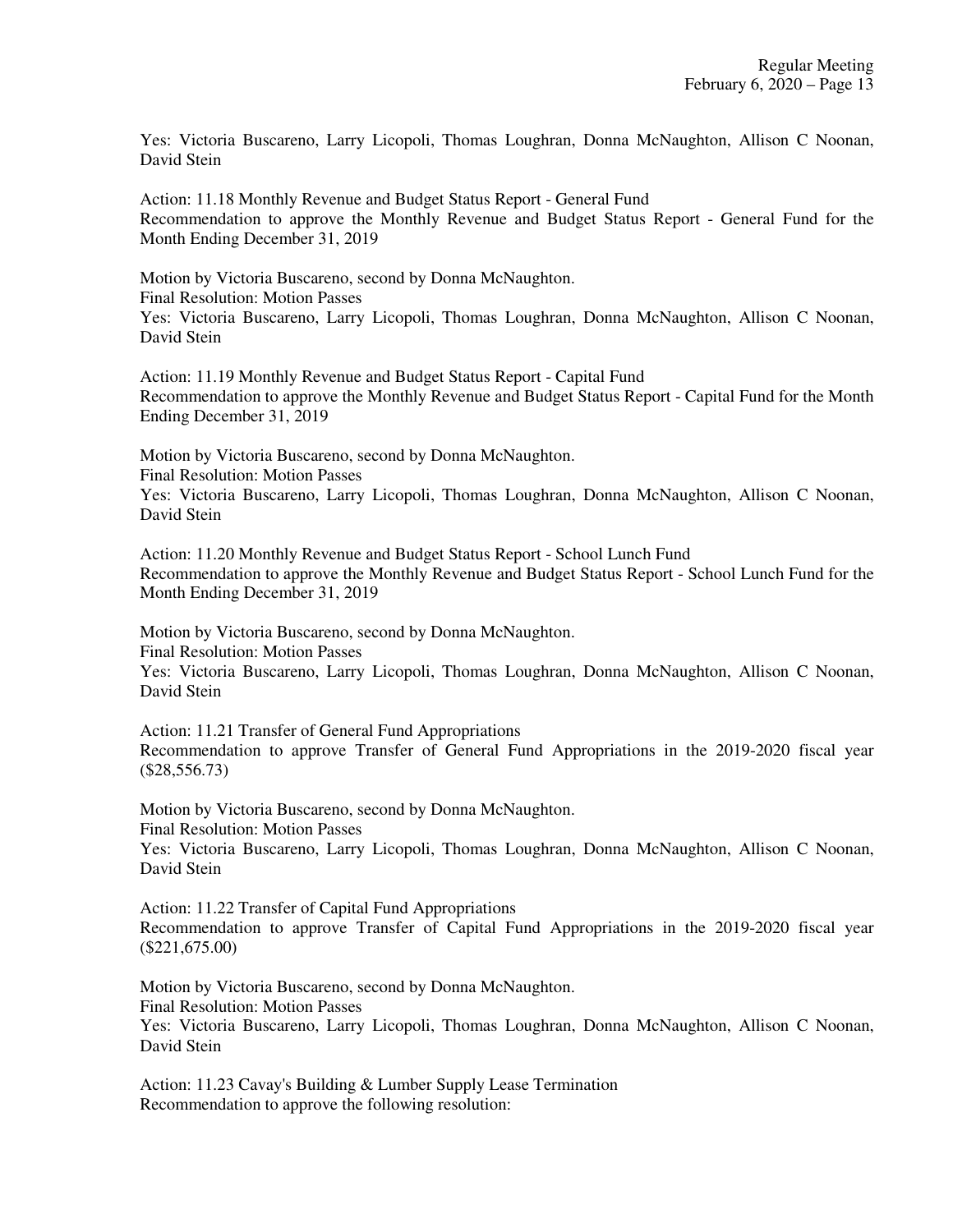"WHEREAS, the Board of Education of the Northport-East Northport Union Free School District authorized the School District to enter into a lease agreement with Cavay's Building & Lumber Supply for a term ending on June 30, 2020 to rent space for parking the School District's school buses and vehicles;

WHEREAS, the School District no longer has need for the premises;

WHEREAS, the School District has furnished Cavay's Building & Lumber Supply with the requisite prior written notice under the lease agreement.

NOW, THEREFORE, BE IT RESOLVED that the Board of Education hereby terminates the Lease Agreement with Cavay's Building & Lumber Supply effective at the time of Board approval of this resolution on February 6, 2020."

Motion by Victoria Buscareno, second by Donna McNaughton.

Final Resolution: Motion Passes

Yes: Victoria Buscareno, Larry Licopoli, Thomas Loughran, Donna McNaughton, Allison C Noonan, David Stein

Action: 11.24 Surplus Equipment

Recommendation to declare the attached list of equipment that is no long cost effective to repair, as surplus and dispose of according to Board policy

Motion by Victoria Buscareno, second by Donna McNaughton. Final Resolution: Motion Passes Yes: Victoria Buscareno, Larry Licopoli, Thomas Loughran, Donna McNaughton, Allison C Noonan, David Stein

Action: 11.25 Gotham Government Relations & Communications Recommendation to approve the following resolution:

"BE IT RESOLVED, that the Board of Education of the Northport-East Northport Union Free School District hereby approves an Agreement (the "Agreement") between the School District and Gotham Governmental Relations & Communications subject to the terms and conditions of an agreement to be reviewed and approved by District counsel.

BE IT FURTHER RESOLVED, that the Board of Education hereby authorizes the Board President or his designee to execute the necessary documents to effectuate said Agreement."

Motion by Victoria Buscareno, second by Donna McNaughton.

Final Resolution: Motion Passes

Yes: Victoria Buscareno, Larry Licopoli, Thomas Loughran, Donna McNaughton, Allison C Noonan, David Stein

### **12. SUPERINTENDENT'S REPORT - FOR INFORMATION ONLY**

Information: 12.01 Budget Transfers for the period January 10, 2020 through January 27, 2020 - As per Board Policy #6150 all transfers between salary codes up to \$25,000 and transfers between all other codes up to \$10,000 are to be reported to the Board of Education as an information item

Information: 12.02 Schedule H - Use of Facilities

Information: 12.03 UTN PDC